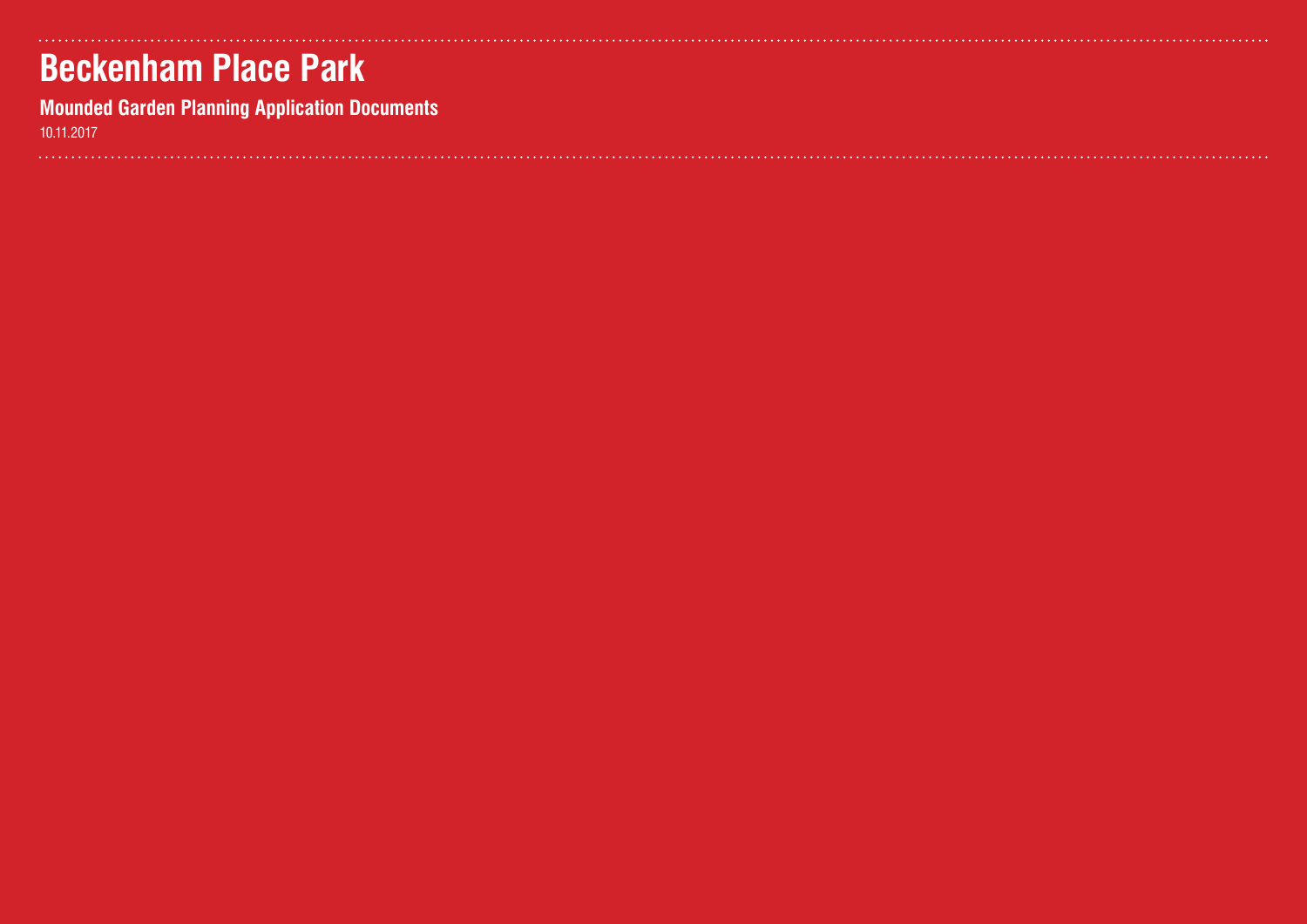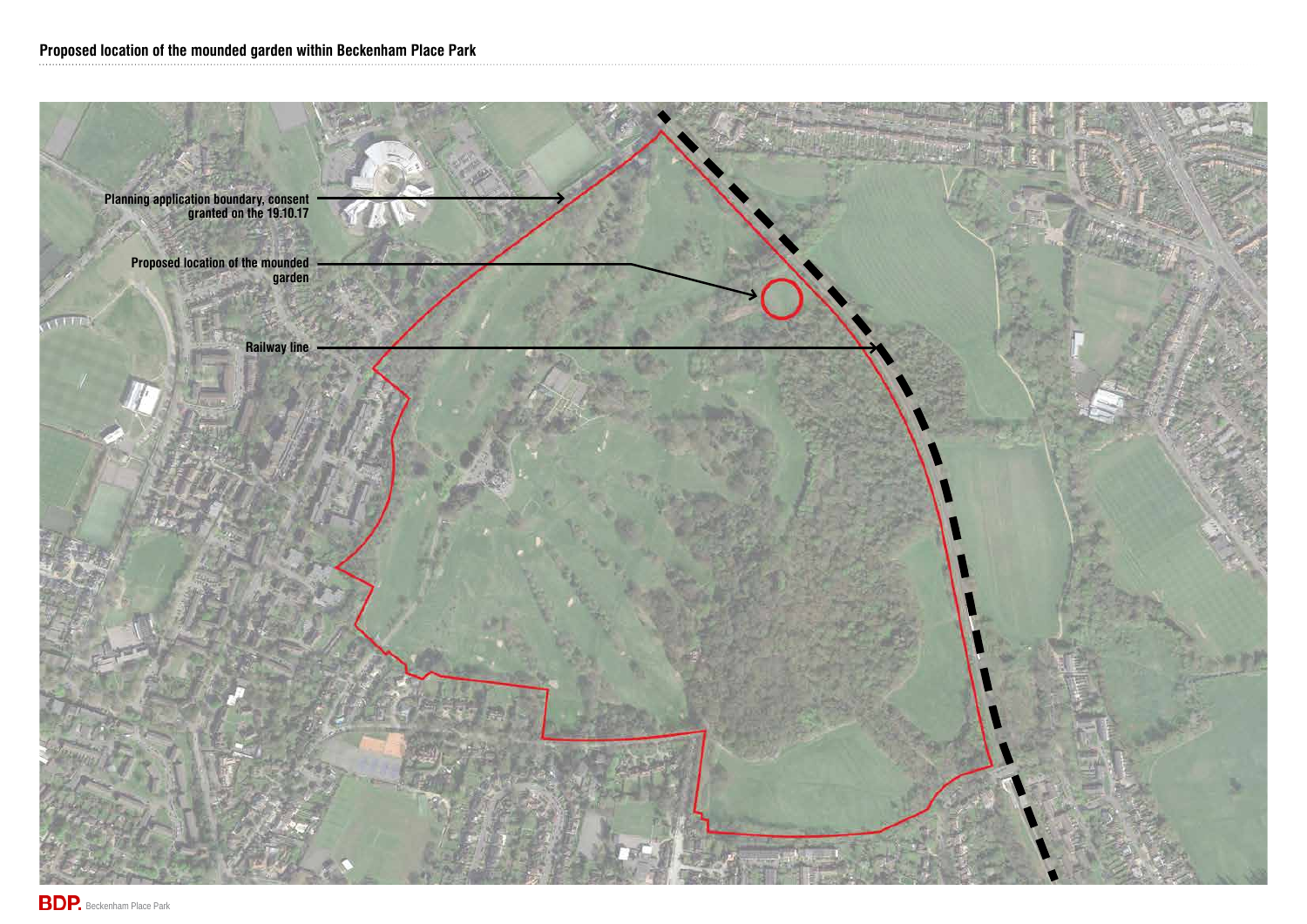This document details the layout, setting, dimensions and materials of the proposal which consists in the creation of a circular mounded garden within Beckenham Place Park. This garden will constitute a destination for visitors and add to the experience of the park whilst preserving the heritage value of the site.

The proposed site for the implementation of the feature mound is an existing clearing bordered with semi mature and mature trees, bound at the east by the railway line. The northern and western edges are defined by the existing path linking the western and eastern sides of Beckenham Place Park, whilst the southern edge of the clearing is bound by woodland.



Detailed plan of the area View looking east from existing path

The clearing is remote from the Mansion and Homestead but in adjacency of the compost area, making this location secluded and under-used. The creation of the mounded garden in this area will participate to attract visitors to this part of the park and increase the footfall between the eastern and western sides of Beckenham Place Park.





**BDP.** Beckenham Place Park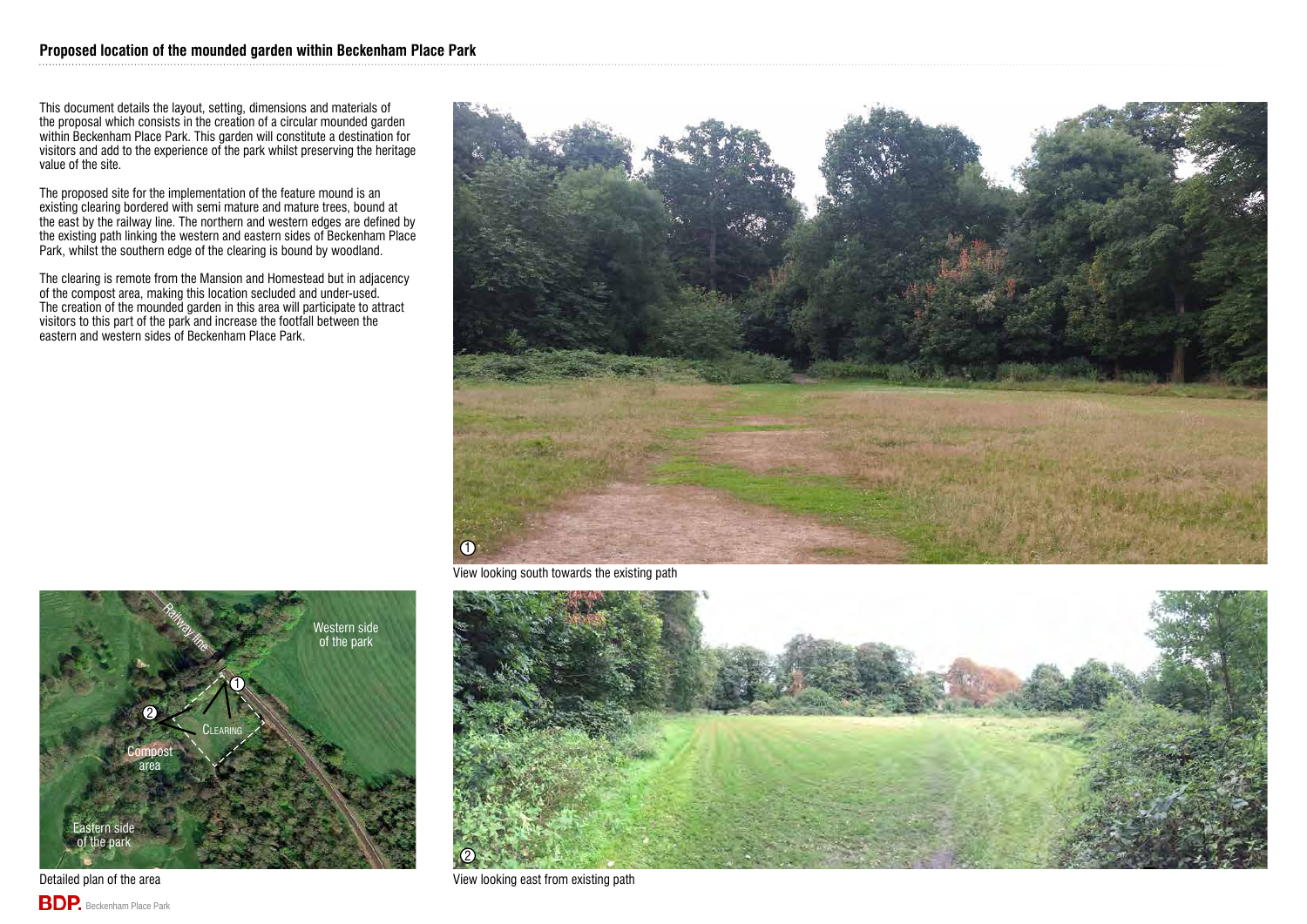

- 1 in 2 slopes, grass planted and maintained as natural long grassland
- DDA compliant (1 in 21 slope) mown grass path to the top of the mound
- 10m wide viewing top platform
- 4 Timber benches
- $1\overline{)}$   $(2\overline{)}$   $(3\overline{)}$   $(4\overline{)}$   $(5\overline{)}$   $(6\overline{)}$   $(7\overline{)}$   $(8\overline{)}$   $(9\overline{)}$ Timber steps to the top with mown grass landings
- Existing railway bridge
- Existing path
- Proposed path to the lake as part of consented planning application
- Proposed woodchip informal path to the mound
- 10 Existing woodland
- 11 Compost area cleared from debris, leveled up and grass seeded to allow woodland succession
- 12 Eastern side of Beckenham Place Park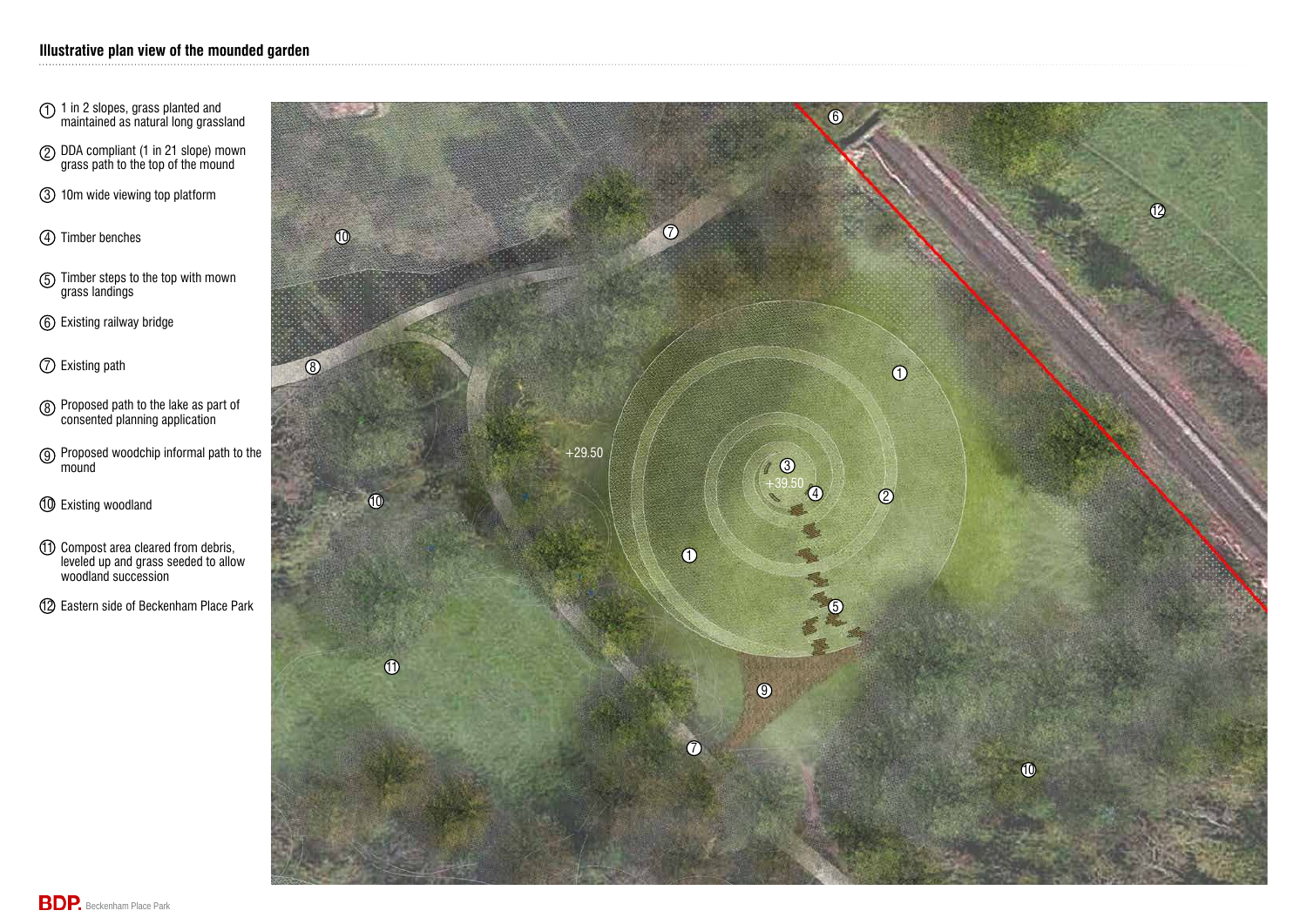## **Sections and dimensions**







The mounded garden will offers views at 360 degrees onto both sides of Beckenham Place Park, including the lake. The mounded shape of the gardens will reflect the landforms of the flood alleviation scheme conducted by the Environmental Agency on the eastern side.

Two accesses are proposed to the top platform of the mound:

1. A DDA compliant path (1 in 21 slope) that gently spirals up to the highest point, 10 meters above the existing ground level

2. An informal set of timber steps inserted in the grass slope on the side of the mound. The stairs to the top will be formed of flights of 10 steps maximum split by grass landings.

These will guarantee the mounded garden is fully accessible for all, whilst offering a varied experience to the visitors.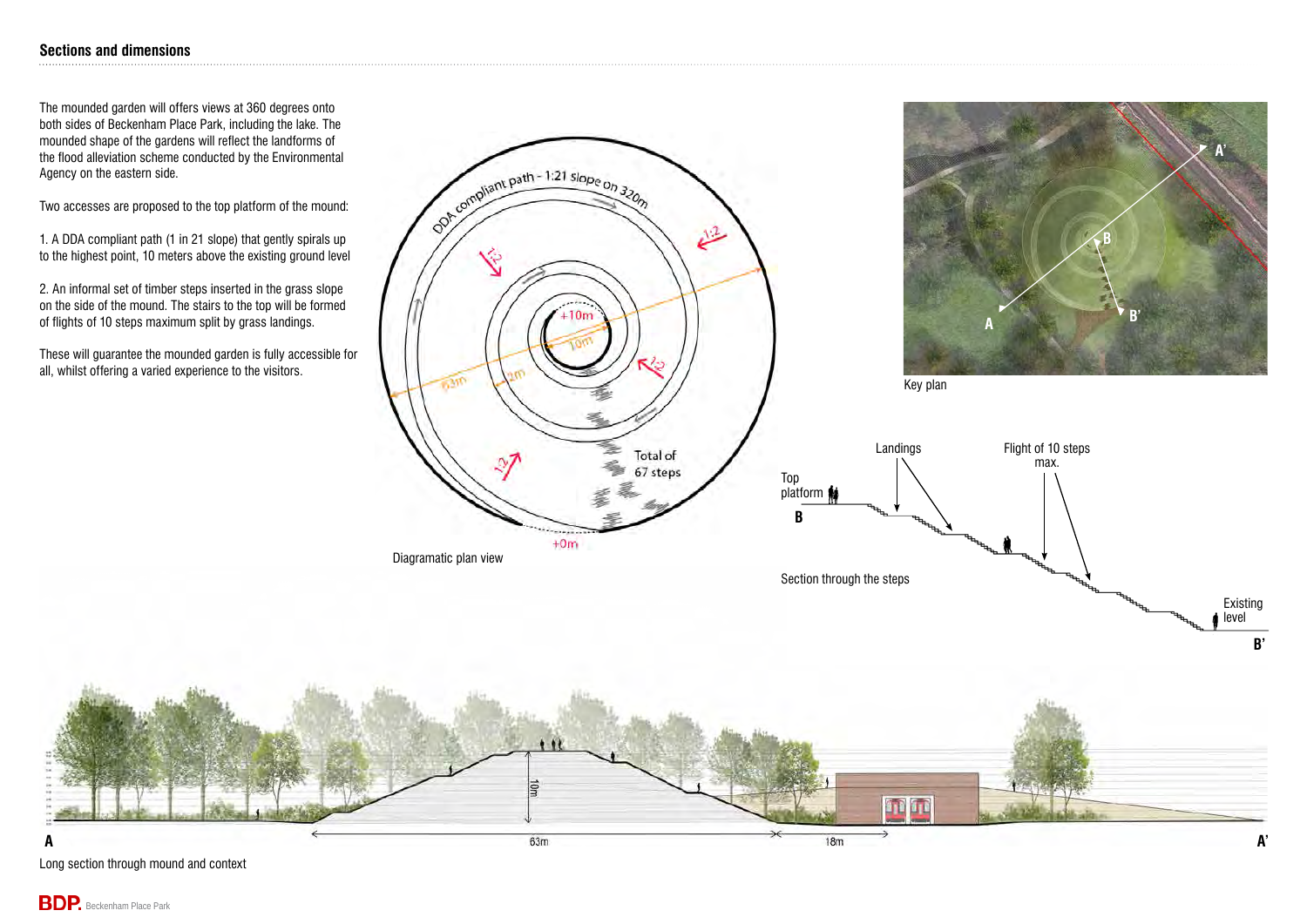## **Visibility study**

The location of the mounded garden has been carefully studied to deliver both a significant feature for the park and to preserve and respect the heritage value of the settings.

- The mounded garden will sit in a clearing located over 300 meters away from the Southend Lodge, 400 meters from the Homestead and 500 meters from the Mansion.
- The existing tree belt of mature trees that surrounds the clearing will provide an efficient screening of the views towards the mound.
- The existing ground level of the clearing being low (+29.50), the mound will not appear as a dominant feature in the parkland.
- As shown in the section below, the existing ground level by the Homestead  $(+42.00)$  is higher than the top of the mound  $(+39.50)$ . This, together with the existing tree belts and the distance, ensures the mound won't be visible from the Homestead and core of the pleasure grounds.
- The mound will be easily accessible from the existing path looping around the clearing and from the lake.
- In the winter months views towards the lake from the top of the mound will be possible, associated with views to the eastern side all year round.



Diagram showing key spot levels and distances from the mounded garden to the buildings



Section from the Homestead to the mounded garden